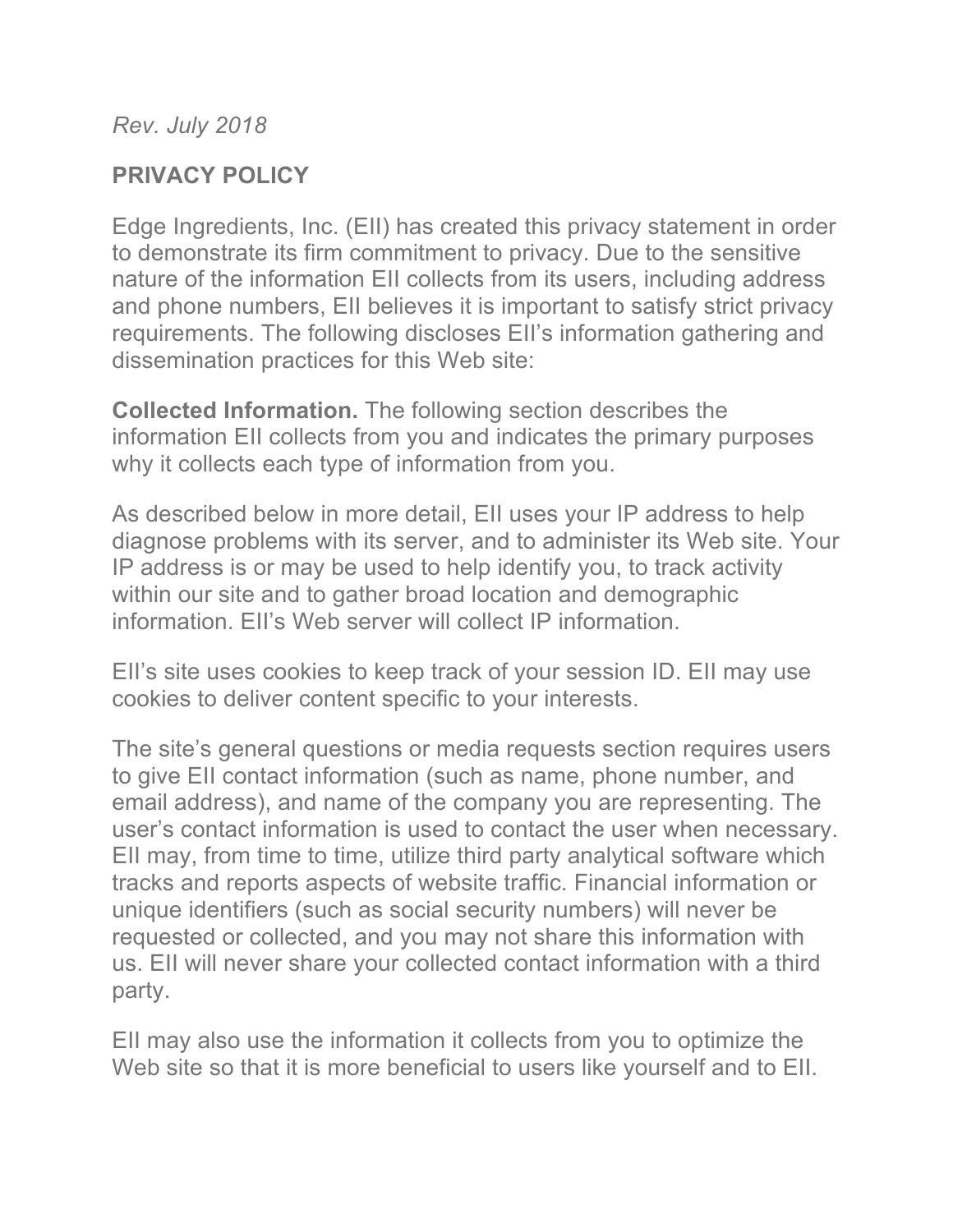This site contains links to other sites. EdgeIngredients.com is not responsible for the privacy practices or the content of such websites.

**Security.** This Web site has security measures in place to protect the loss, misuse and alteration of the information under our control. All user data is stored on a third party server. Edge Ingredients, Inc. and EdgeIngredients.com are not responsible for the privacy conditions, actions, omissions, or failures to act of third parties with whom we contract.

The user may request, via email or telephone, additional information about EdgeIngredients.com's security practices. The requested security information will be made available to the user via email, fax or postal mail, in our discretion.

**Data Access & Accuracy.** EdgeIngredients.com is not responsible for inaccuracies in data provided by third parties, such as internship or job placement boards.

**Change in Control.** If we experience a "change in control" (defined below), we may amend our information practices as described in this privacy statement. We will post on our Web site's home page a notice or a link to a notice which will describe how we will amend our privacy statement. If you do not agree to our amended privacy statement, you may contact us as described in this privacy statement and we will allow you to opt out of the proposed amendments to our privacy statement with respect to the information that we have previously collected from you.

"Change in control" means any of the following events:

- EII undergoes a reorganization, merger, consolidation, acquisition or other restructuring involving all or substantially all of our voting securities and/or assets, by operation of law or otherwise;
- EII becomes insolvent;
- EII makes a general assignment for the benefit of creditors;